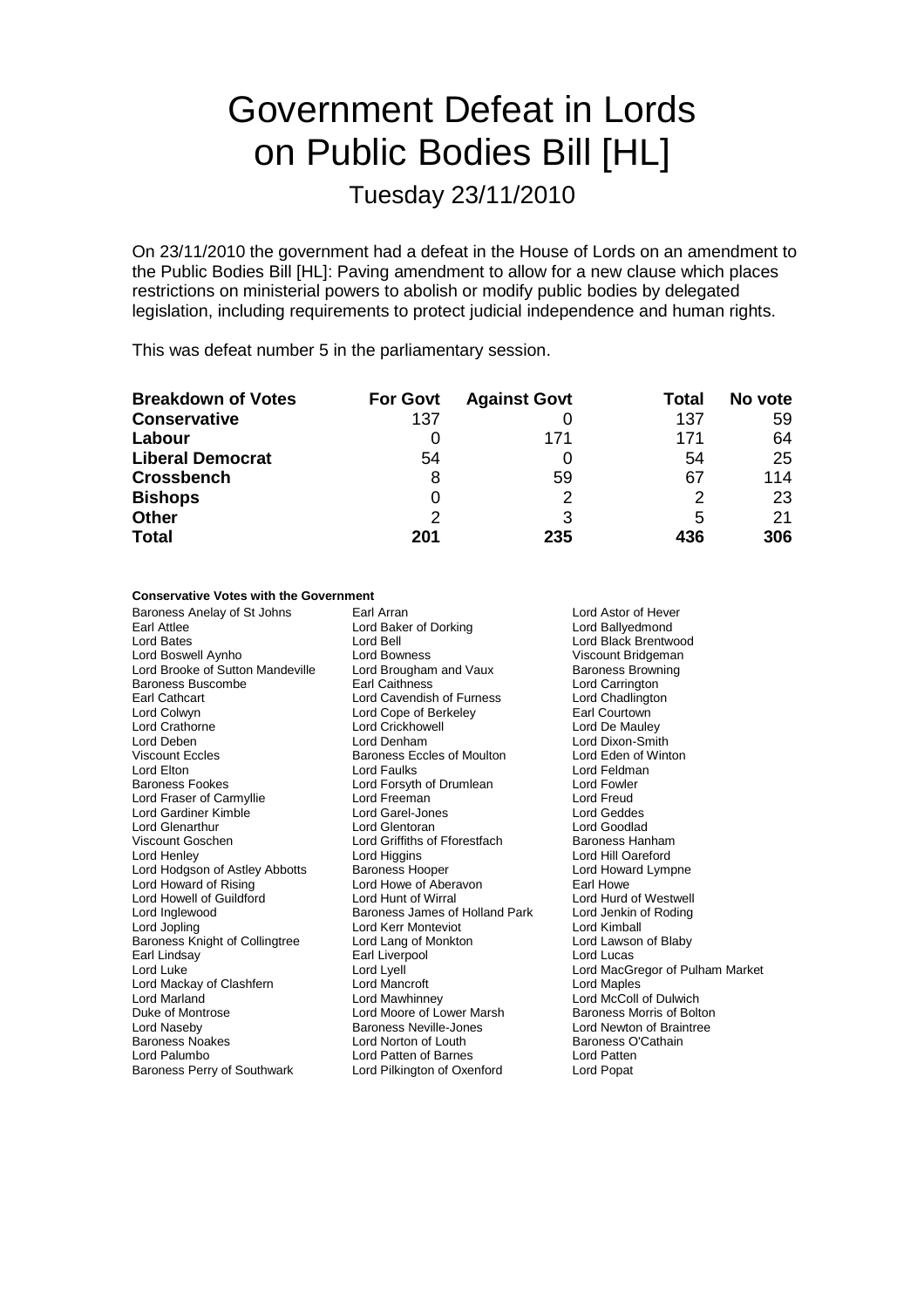Baroness Rawlings **Lord Reay Lord Reay** Lord Renfrew of Kaimsthorn<br>
Lord Renton of Mount Harry **Baroness Ritchie Brompton** Lord Roberts of Conwy Lord Renton of Mount Harry **Baroness Ritchie Brompton** Lord Roberts of Conv<br>
Lord Ryder of Wensum Lord Sassoon **Baroness Seccombe** Lord Ryder of Wensum Earl Selborne **Lord Selkirk of Douglas** Baroness Sharples<br>
Lord Shaw of Northstead **Lord Sheikh** Baroness Shepharo Land Shiphopary<br>Lord St John of Fawsley Lord Taylor of Holbeach Lord Tebbit Lord Trefgarne Lord Tugendhat Viscount Ullswater Baroness Verma Lord Waldegrave of North Hill<br>Baroness Wilcox

**Earl Shrewsbury Lord Spicer<br>
Earl Baroness Stedman-Scott** Lord Strathclyde Lord Trimble<br>
Viscount Ullswater<br>
Viscount Ullswater<br>
Baroness Verma Lord Wade of Chorlton Lord Wakeham<br>Baroness Warsi Lord Wei Viscount Younger Leckie

Lord Shaw of Northstead Lord Sheikh Corporation of Northwold<br>Earl Shrewsbury Lord Skelmersdale Lord Shephard of Northwold

### **Conservative Votes against the Government**

#### **Labour Votes with the Government**

## **Labour Votes against the Government**

Lord Borrie Lord Boyd of Duncansby Lord Brookman Lord Brooks of Tremorfa<br>
Lord Christopher Lord Clark of Windermere Lord Davies of Coity<br>
Lord Dixon<br>
Raroness Donaghy Baroness Gould of Potternewton Lord Haworth **Baroness Hayter Kentish Town**<br>Baroness Henig **Baroness Hillton** of Eggardon Lord Hunt of Kings Heath<br>Lord Janner of Braunstone Lord King of West Bromwich<br>Lord Kirkhill Baroness Morris of Yardley Lord Morris of Lord Morris of Lord Morris of Management Corresponding Management Co Lord Parekh Lord Patel of Blackburn<br>
Lord Pendry Lord Peston Lord Reid Cardowan Baroness Rendell of Babergh Lord Reid Cardowan Baroness Rendell of Babergh Lord Rosser Lord Sawyer **Baroness Scotland of Asthal Baroness Scotland of Asthal Baroness Scotland Scotland**<br>Baroness Sherlock **Communist Server Scotland Scotland Scotland** 

Lord Adonis **Lord Anderson of Swansea**<br>
Lord Anderson of Swansea<br>
Lord Archer of Sandwell **Lord Anderson Anders American** Baroness American Hill To Baroness Andrews **Example 2** Lord Archer of Sandwell **Baroness Armstrong Hill Top**<br>
Lord Barcher Lord Barnett Lord Barnett Lord Bassam of Brighton Lord Bach Lord Barnett Lord Barnett Lord Bassam of Brighton<br>
Lord Berkelev Lord Bhattacharvva Baroness Billingham Lord Berkeley **Lord Bhattacharyya** Baroness Billingham<br>
Lord Bilston **Baroness Blackstone Baroness Blackstone** Lord Boateng Exaroness Blackstone **Lord Boateng**<br>
Lord Bovd of Duncansby **Lord Bradley** Lord Bragg Lord Brett Lord Brett Lord Brooke of Alverthorpe<br>
Lord Brookman Lord Brooks of Tremorfa Lord Browne Ladvton Lord Christopher Lord Clark of Windermere Lord Clarke of Hampstead Lord Clinton-Davis Baroness Cohen of Pimlico Lord Corbett of Castle Vale Baroness Crawley **Lord Cunningham of Felling Cloval Cloval Cord Canningham of Felling** Cloval Devidson Lord Desai<br>
Lord Davies of Coity Cord Cord Davies of Oldham Raroness Donaghy **Lord Donoughue** Baroness Drake **Lord Dubs** Cord Extendion Cord Eatwell<br>
Lord Elder Cord Evans of Temple Guiting Lord Falconer of Thoroton Lord Evans of Temple Guiting Lord Ealconer Lord Falconer Cord Falconer Cord Filkin Baroness Farrington of Ribbleton Lord Faulkner of Worcester The Lord Filkin<br>Baroness Ford Cumnock Lord Foster of Bishop Auckland Lord Foulkes of Cumnock Lord Foster of Bishop Auckland Lord Foulke<br>
Lord Gavron Cumnock Lord Gilbert Baroness Gale **Calication Control Control Control** Lord Gilbert Lord Gilbert<br>Baroness Golding **Calication Control Control Control Control** Control Control Control Control Control Control C Lord Gordon of Strathblane Baroness Goudie<br>
Lord Graham of Edmonton Lord Grantchester Lord Grenfell Lord Griffiths of Burry Port Lord Grocott Lord Harris of Haringey **Lord Hart of Chilton**<br>
Lord Haworth **Chilton Lord Hart of Chilton Corporation**<br>
Lord Haworth Chilton Baroness Hayter Kentish Town Baroness Healy Primrose Hill Baroness Hilton of Eggardon Lord Hollick Baroness Hollis of Heigham Lord Howarth of Newport Lord Howie of Troon Baroness Hughes Stretford Lord Hughes of Wo<br>
Lord Hutton Furness Lord Irvine of Lairg Lord Janner of Braunstone **Baroness Jay of Paddington** Lord Jones<br>
Lord Judd Und Baroness Kennedy of The Shaws Lord Kennedy Southwark Baroness Kennedy of The Shaws Lord Kennedy Southwark<br>Lord Kinnock Lord Baroness Kinnock Holyhead Lord Kirkhill Lord Knight Weymouth Lord Lord Layard<br>Lord Lea of Crondall Lord Lord Leitch Lord Lea of Crondall Lord Lea Lea Lord Lea Lea Lea Lea Lord Lea Lord Le Lord Lea of Crondall Lord Leitch Baroness Liddell Coatdyke Lord Liddle Lord Lipsey Lord Lofthouse of Pontefract Lord Maxton Lord McAvoy Lord McConnell Glenscorrodale Lord McFall Alcluith **Baroness McIntosh of Hudnall** Lord McKenzie of Luton<br>Lord Mitchell Lord Moonie Cord Moonie **Baroness Morgan of Hu** Lord Moonie **Baroness Morgan of Huyton**<br>
Lord Morgan **Communist Communist Communist Communist Communist Communist Communist Communist Communist Communist Baroness Morgan of Drefelin** Lord Morgan Lord Morgan Lord Morris of Aberavon<br>Baroness Morris of Yardley Lord Morris of Handsworth Lord Morris of Manchester Lord Myners **Example 2** Corress Nye Lord O'Neill of Clackmannan<br>
Lord Parekh Lord Patel of Blackburn<br>
Lord Parekh Lord Pendry **Communist Communist Lord Peston** Baroness Pitkeathley<br>
Lord Plant of Highfield **Baroness Pitkeathley**<br>
Lord Plant of Highfield **Baroness Pitkeathley** Lord Ponsonby of Shulbrede Lord Prescott<br>
Baroness Quin<br>
Lord Radice Baroness Prosser **Baroness Quin**<br> **Baroness Rendell of Baberghanness Communist Communist Communist Party Rendell of Baberghanness Lord Richard** Lord Rosser **Lord Rowlands** Corporation Corporation Baroness Royall of Blaisdon<br>
Lord Sawyer **Baroness Scotland of Asthal** Corporation Corporation Baroness Sherlock **Viscount Simon** Baroness Smith Basildon<br>
Lord Smith of Leigh **Baroness Smith of Gilmorehill** Lord Soley Baroness Smith of Gilmorehill Lord Stevenson Balmacara Lord Stone of Blackheath Lord Strabolgi

Lord Mackenzie of Framwellgate